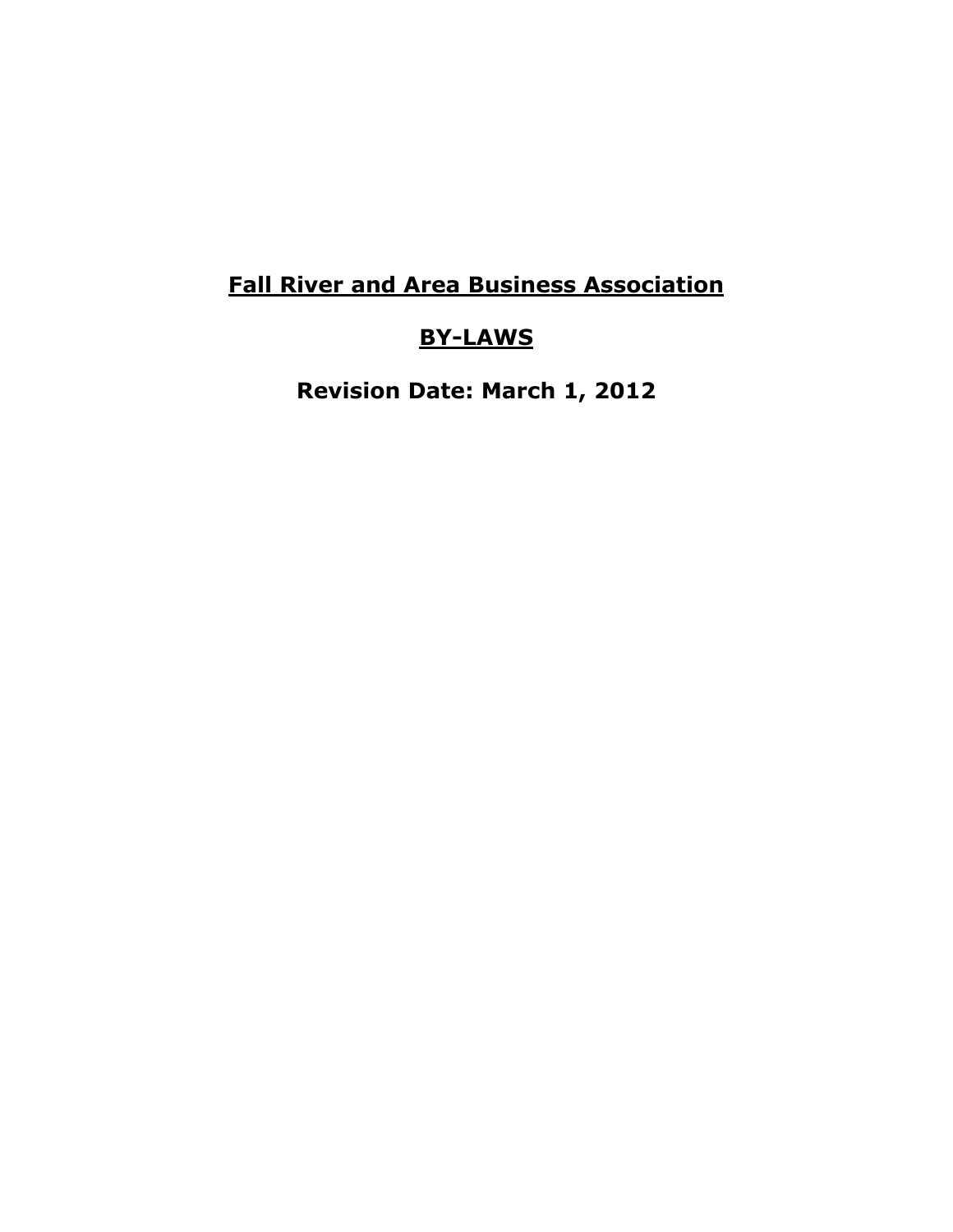# **Last Approved Revision at General Meeting held on January 26, 2012.**

# INDEX

|                                                                             | <b>PAGE</b> |
|-----------------------------------------------------------------------------|-------------|
| <b>ARTICLE I - DEFINITIONS</b>                                              | 3           |
| <b>ARTICLE II - NAME AND OBJECTIVES</b>                                     | 3           |
| <b>ARTICLE III - HEAD OFFICE</b>                                            | 4           |
| <b>ARTICLE IV - MEMBERSHIP</b>                                              | 4           |
| <b>ARTICLE V - DUES AND ASSESSMENTS</b>                                     | 5           |
| <b>ARTICLE VI - OFFICERS AND BOARD OF DIRECTORS</b>                         | 6           |
| <b>ARTICLE VII - NOMINATIONS</b>                                            | 8           |
| <b>ARTICLE VIII - ELECTION OF OFFICERS AND BOARD OF</b><br><b>DIRECTORS</b> | 9           |
| <b>ARTICLE IX - RULES OF ORDER</b>                                          | 9           |
| <b>ARTICLE X - DUTIES OF EXECUTIVE COMMITTEE</b>                            | 9           |
| <b>ARTICLE XI - MEETINGS</b>                                                | 11          |
| <b>ARTICLE XII - VOTING RIGHTS</b>                                          | 12          |
| <b>ARTICLE XIII - BY-LAWS/OTHER</b>                                         | 12          |
| <b>ARTICLE XIV - FISCAL YEAR</b>                                            | 13          |
| <b>ARTICLE XV - AUDITORS</b>                                                | 13          |
| <b>REVISIONS</b>                                                            | 13          |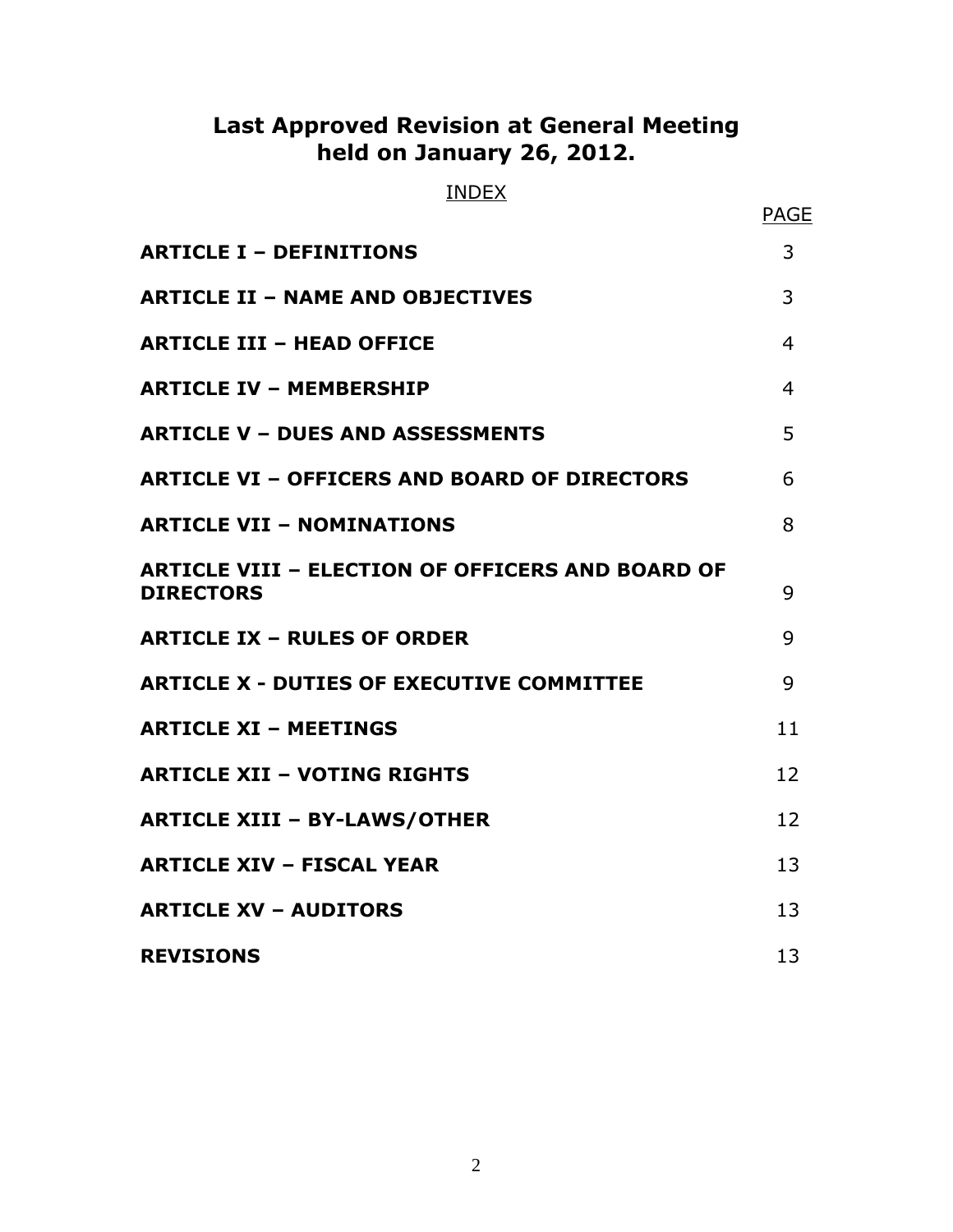#### **ARTICLE I – DEFINITIONS**

Section 1 **"Act"** means the *Boards of Trade Act,* R.S. 1985, c.B-6.

Section 2 **"Board"** or "Board of Directors" shall be understood to mean the Board of Directors of the Fall River and Area Business Association.

Section 3 **"Association"** shall be understood to mean the Fall River And Area Business Association.

Section 4 **"Area"** shall be understood to mean that geographical location within and for which this Association was established including; Fall River, Waverley, Lakeview, Windsor Junction, Grand Lake, Fletchers Lake, Wellington, Oakfield, Stanfield International Airport and Halifax Aerotech Park.

Section 5 **"Executive"** or "Executive Committee" shall be understood to mean the committee of officers of the Fall River And Area Business Association.

Section 6 **"Member"** shall be understood to mean a member of the Fall River and Area Business Association as defined in Article IV of the by-laws.

Section 7 **"Organization"** shall be understood to mean any sole proprietorship, partnership, corporation, or other business venture, directly or indirectly engaged, or interested in; trade, commerce or the economic welfare of the area.

Section 8 **"Special Resolution"** shall mean a resolution passed by not less than three fourths of membership entitled to vote as are present in person or by proxy, where proxies are allowed, at a general meeting of which notice specifying the intention to propose the resolution as a special resolution has been duly given.

# **ARTICLE II – NAME AND OBJECTIVES**

Section 1 The name of this association shall be the Fall River and Area Business Association.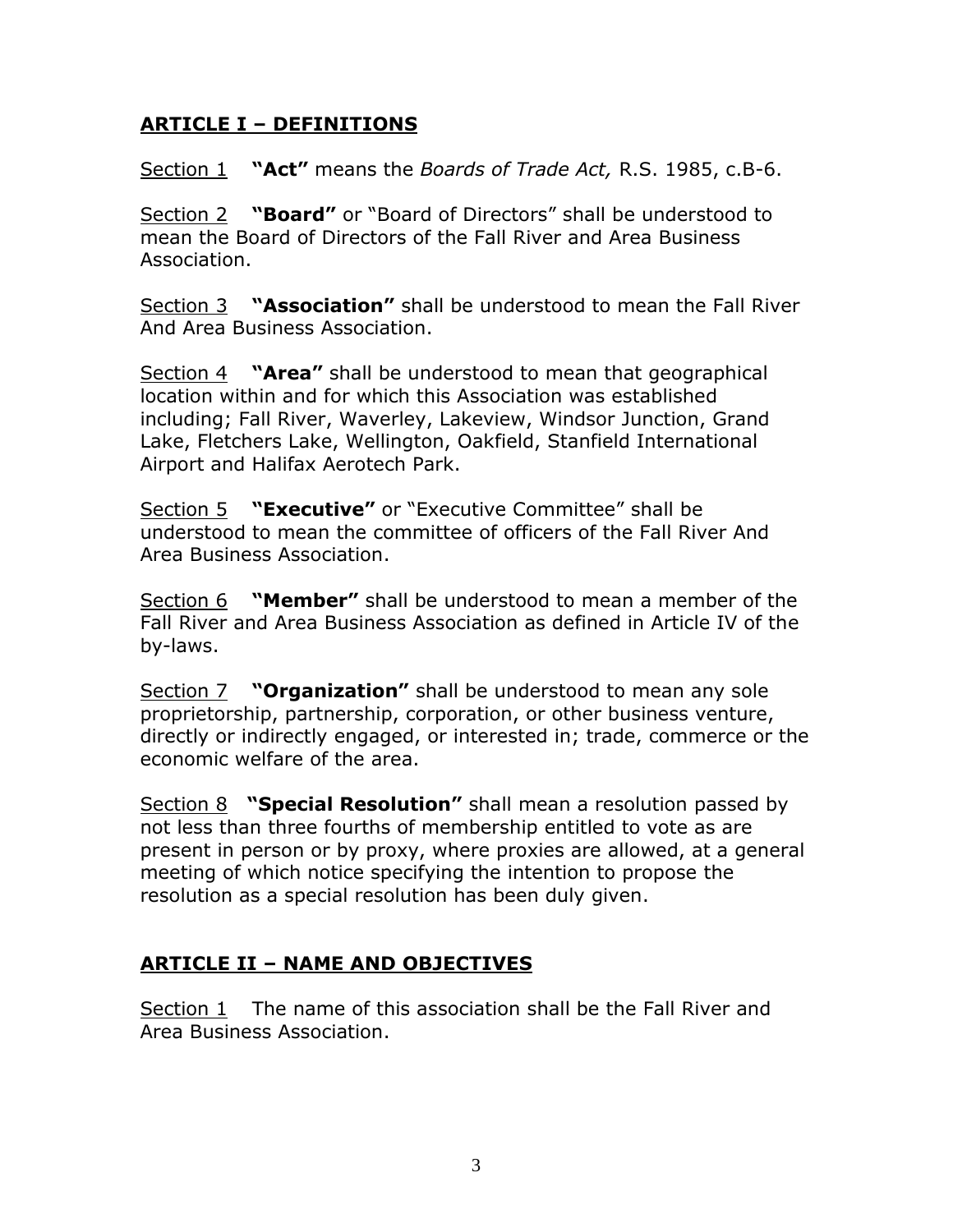Section 2 The objective of the Fall River and Area Business Association will be to promote, support, and be the voice of business for members and organizations of the area.

Section 3 The usual place of meeting of the Fall River and Area Business Association shall be in the community of Fall River and Surrounding Area.

Section 4 Fall River and Area Business Association shall be nonsectional and non-sectarian and shall not lend its support to any candidate for public office, and shall be governed by the Board of Directors as herein constituted.

# **ARTICLE III – HEAD OFFICE**

Section 1 The Head Office of the Fall River and Area Business Association shall be at such place in the community of Fall River and Surrounding Area as the Board of Directors from time to time may determine.

# **ARTICLE IV – MEMBERSHIP**

Section 1 Every reputable person, directly or indirectly engaged or interested in trade, commerce or the economic and social welfare of the area, shall be eligible for membership in the Fall River and Area Business Association, and such person shall subscribe to the values, objects, and mission of the Association.

Section 2 Every sole proprietorship, association, corporation, partnership, society or estate, directly or indirectly engaged or interested in trade, commerce or the economic and social welfare of the area, shall be eligible for membership in the Fall River and Area Business Association, and such aforementioned association shall subscribe to the values, objects, and mission of the Association.

Section 3 At any meeting of the Board of Directors and/or any general meeting of the Association, an eligible candidate for membership may make application to join the association. Such application shall be subject to review by the Board of Directors/Executive.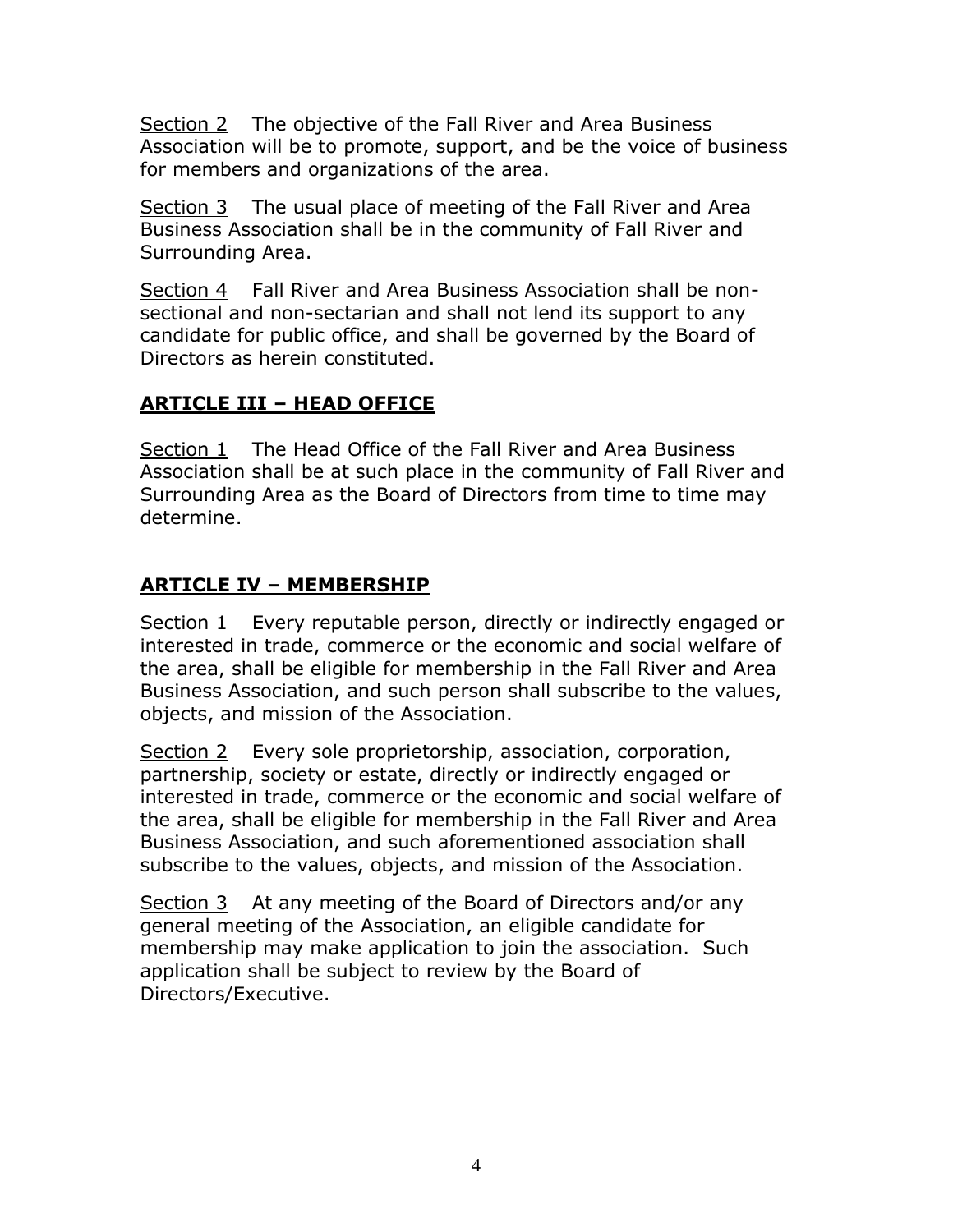Section 4 If such a proposal is carried by a majority vote of the members of the Board of Directors present at the meeting, such candidate shall thenceforth be a member of the Fall River and Area Business Association, and shall have all rights and be subject to all obligations of the other members.

Section 5 Membership shall continue from the time of admittance until a member has resigned in accordance with the provisions of these by-laws or has been removed from the roll of members by action of the Board of Directors.

Section 6 Any member of the Association who intends to resign their membership may do so, at any time, upon giving the secretary notice in writing of such intention, and upon discharging any lawful liability, which is standing upon the books of the Association against them at the time of such notice.

Section 7 Persons who have distinguished themselves by some meritorious or community service may be elected Honorary Members by a majority vote of the Board of Directors. Privileges of Honorary Membership shall include all the privileges of active membership, and shall be conferred upon the individual and not the organization they represent.

Section 8 Any member of the Association may be expelled by a twothirds vote of the Board of Directors at a meeting of the Board where two weeks notice of motion has been provided to both the Board and the member in question. Upon expulsion of a member, the member shall forfeit any fees paid for the current year of membership.

#### **ARTICLE V – DUES AND ASSESSMENTS**

Section 1 The amount of annual dues, payable by members of the Association, shall be determined annually by the Board of Directors.

Section 2 The date on which annual dues are payable by members of the Association shall be determined annually by the Board of Directors.

Section 3 New members joining the Association are responsible for paying a prorated portion of the membership fees due for their initial year of membership. The Board shall determine the calculation by which the prorated portion is determined.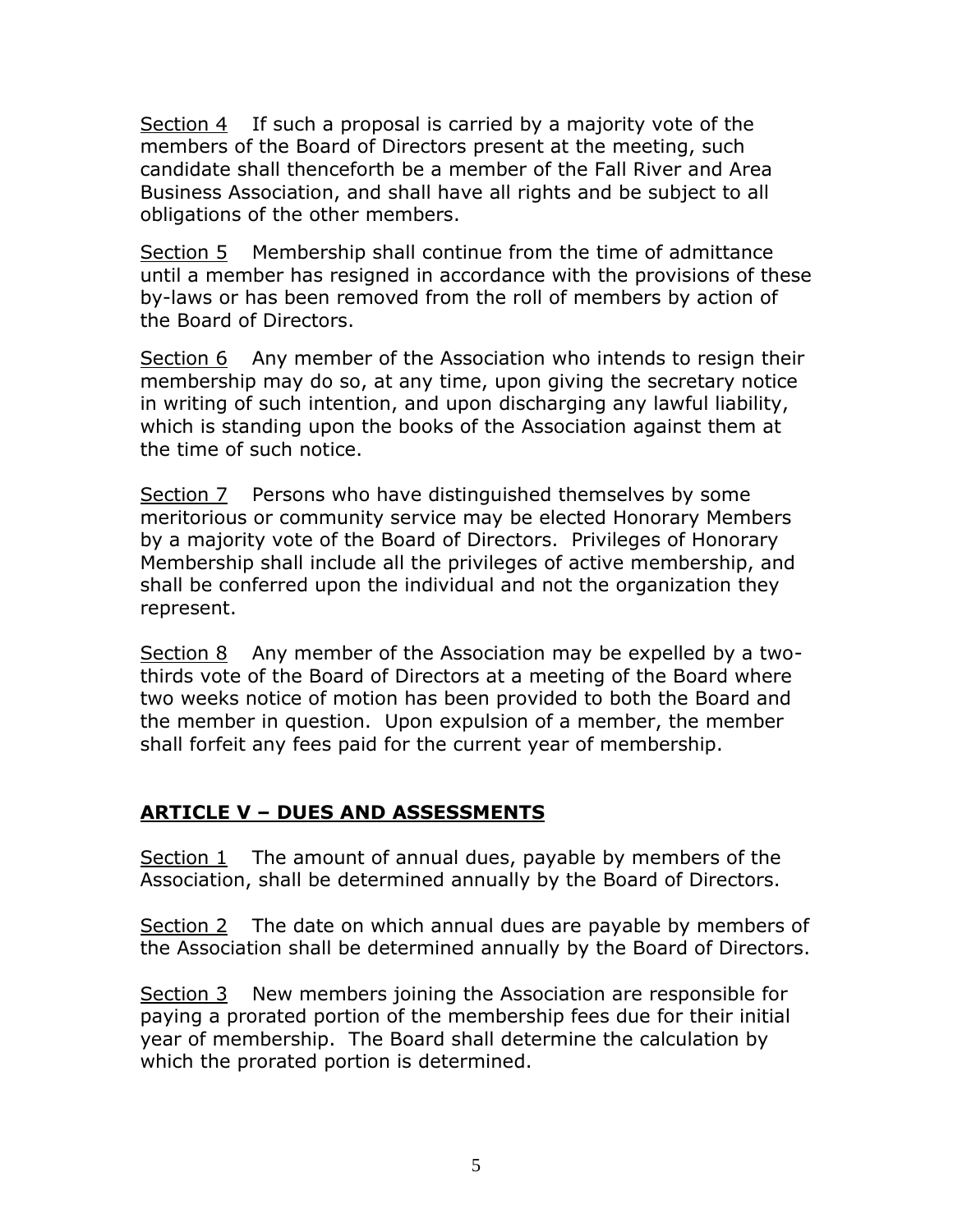Section 4 Other assessments may be levied against any members of the Association provided they are recommended by the Board of Directors and are approved by a majority of the members present at a general meeting of the Association. The notice calling such a general meeting shall state the nature of the proposed assessment.

Section 5 The Board of Directors may remove from the role of members the name of any member who fails to pay their annual dues within thirty (30) days of their admission, or of any other member who fails to pay such dues within three (3) months of the date on which they fall due. Upon such action by the Board, all privileges of membership shall be forfeited. The Board shall notify the member in writing that their membership has been forfeited.

# **ARTICLE VI – OFFICERS AND BOARD OF DIRECTORS**

Section 1 Every member of the Fall River and Area Business Association, who is a member in good standing with the Association, shall be eligible to be elected to the Board of Directors, except members in the following categories:

(i) Members who do not; own, or operate, or are engaged in employment within, an organization (as defined in Article I, Section 4) within the area;

(ii) Honorary members; and

(iii) Spouse/Partner (either: married, common-law or

registered domestic partner) or immediate family relation of current Board member

Section 2 The Executive Committee of the Board of Directors shall be:

- (i) The President of the Board;
- (ii) The First Vice-President of the Board;
- (iii) The Second Vice-President of the Board;
- (iv) The Treasurer of the Board; and
- (v) The Secretary of the Board

Section 3 The Board of Directors shall be comprised of

(i) The Executive Committee, as detailed in Section 2, and;

(ii) At least 6 Directors at-large to be drawn from the membership of the Fall River and Area Business Association and elected according to the process laid out in the by-laws.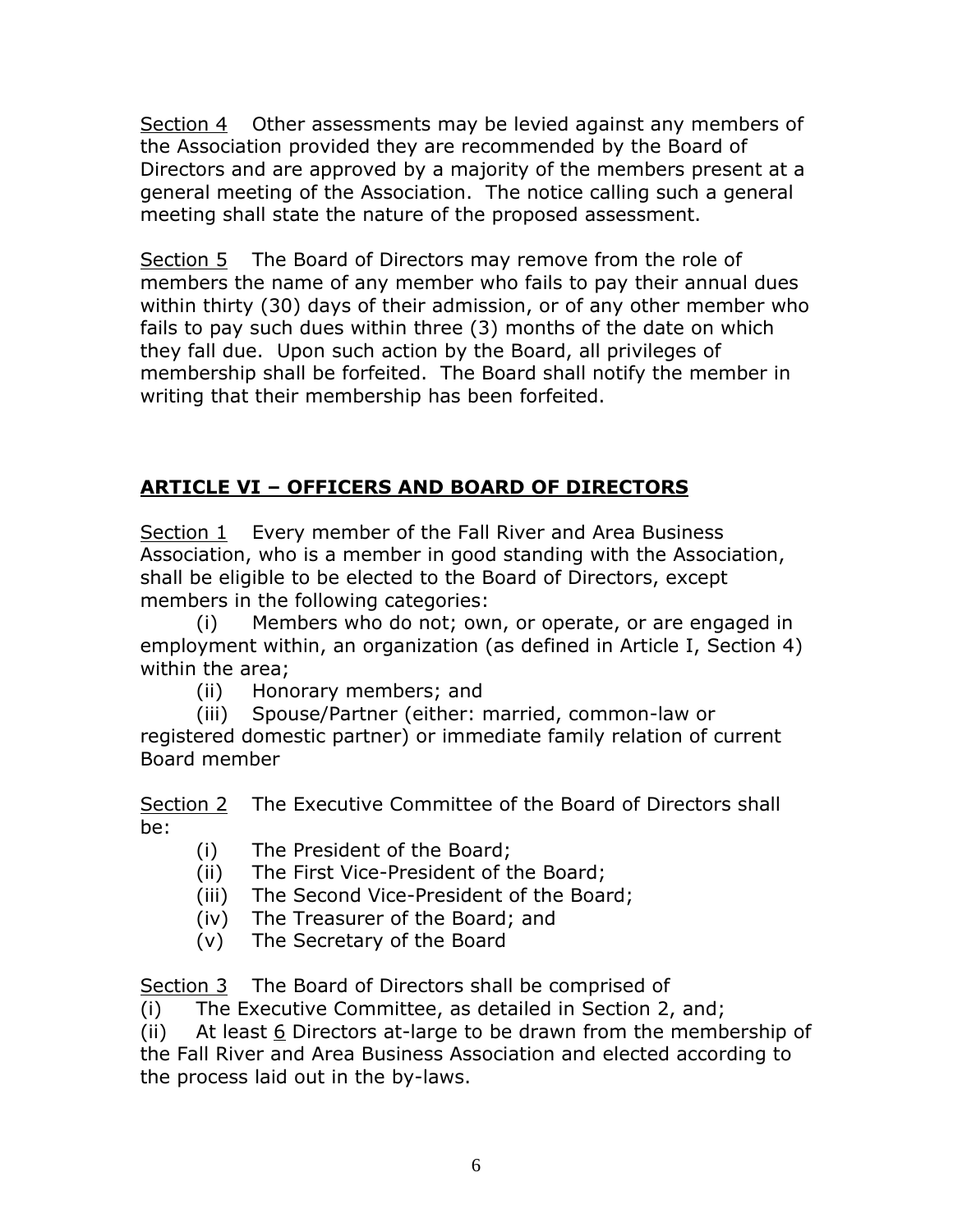Section 4 The Board of Directors shall be elected from among the members of the Association each year at the annual general meeting by ballot. They shall remain in office for one year or until their successors shall be appointed, but no such Executive Committee member, with the exception of the Secretary and Treasurer, shall hold the same office for more than two years in succession.

Section 5 The Board shall have the general power of administration. It may make or authorize petitions or representations to the Government or Parliament of Canada, the Government or Legislature of the Province of Nova Scotia, and Municipal Government in the area it serves, any commissions or committees deemed necessary by a vote of the majority of members present at any Board meeting.

Section  $6$  Any  $6$  or more members of the Board of Directors lawfully met shall be a quorum and a majority of such quorum may do all things within the power of the Board.

Section 7 The council shall frame such by-laws, rules and regulations as appear to it, best adapted to promote the welfare of the Association, and shall submit them for adoption at a general meeting of the Association called for that purpose.

Section 8 The Boards or at its request, the President, may appoint committees or designate members of the Board or the Association to examine, consider and report upon any matter or take such action as the Board may request.

Section 9 Where a member of the Board of Directors dies or resigns from office, or is absent from three consecutive meetings of the Board of Directors, the Board may, at any meeting thereof, elect a member to the Board to replace the Board member who had died, resigned or is absent.

Section 10 Any member of the Board may be suspended or terminated from office at any meeting of the Board if, in the opinion of the Board, there is just cause for the suspension or termination of the member. Notice of a motion to suspend or terminate a Board member shall be filed with the Board at least ten days in advance of such meeting and by a resolution being passed by a majority vote of those in attendance at the meeting of the Board. The Board member shall be at liberty to appeal the decision of the board directly to the membership at the next meeting.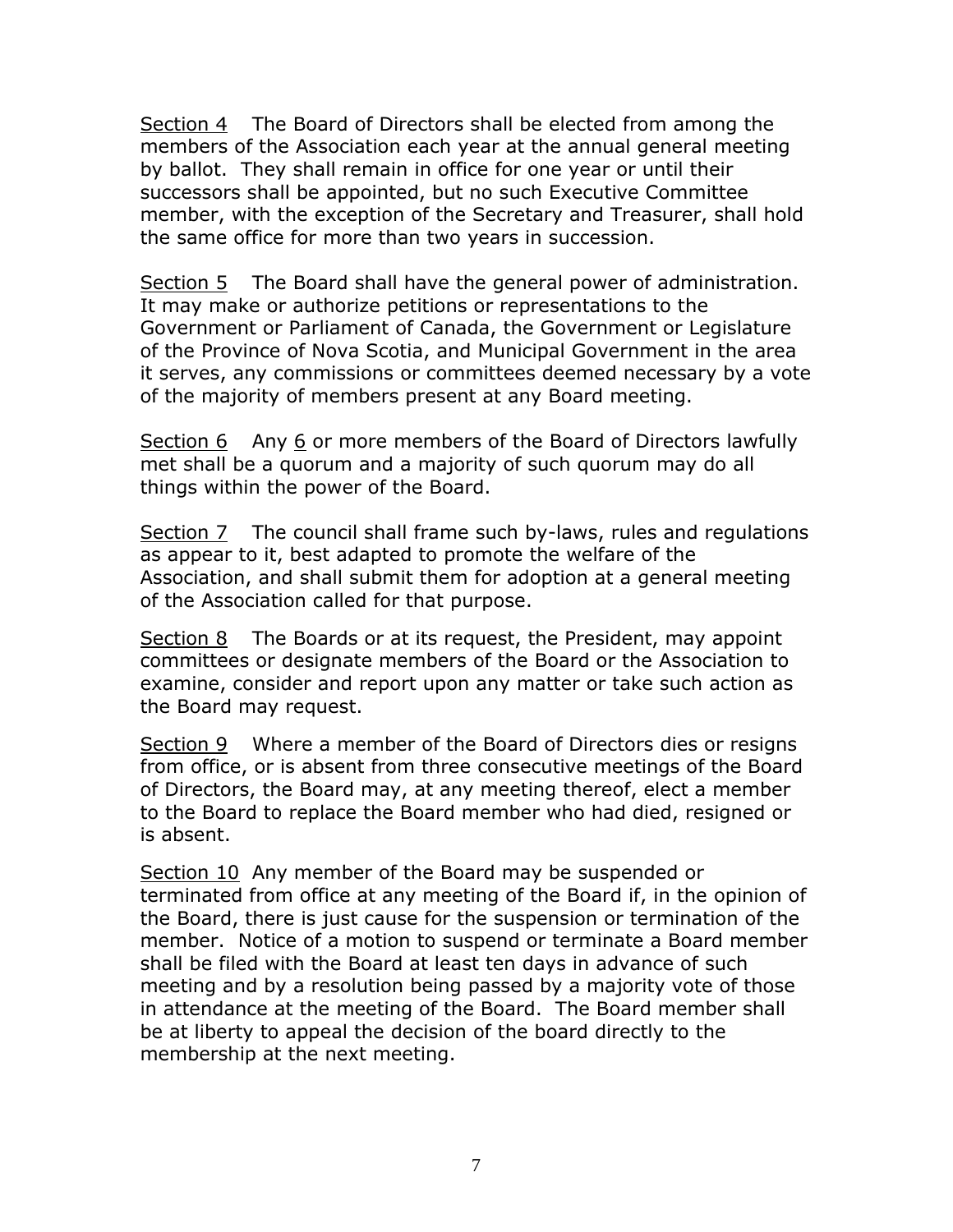Section 11 Officers of the Fall River and Area Business Association shall receive no remuneration for services rendered, but the Board may grant any of these said Officers reasonable expense monies. All such expenses shall be reported in the treasurer's report at the general meetings.

Section 12 Any member of the Board of Directors (including the Executive Committee) who runs for public office shall resign from their position on the Board once they publicly declare their intentions. Public office is defined as municipal, provincial or federal office. Such member is eligible for re-instatement of their position if he or she is not successful in their bid for public office by way of the Board/Executive voting to re-instate.

Also, if such candidate is successful in their bid for public office, such candidate is eligible for re-election to the Board after allowing one full year to expire upon completion of their term in public office.

Section 13 The Board of Directors shall, in addition to the powers hereby expressly conferred on it, have such powers as are assigned to it by any by-law of the Association provided, however, that such powers are not inconsistent with the provisions of the *Boards of Trade Act.*

# **ARTICLE VII – NOMINATIONS**

Section 1 The President shall, one month prior to the annual meeting, appoint a Nominating Committee. The committee shall consist of the Immediate Past President as the Nominating Committee Chair, the current Association President, the current First Vice-President and the current Second Vice-President.

Section 2 The said committee shall submit to the secretary, two weeks prior to the annual meeting, the names of their recommendations for the positions of President, First Vice-President, Second Vice-President, Secretary and Treasurer, and for the (minimum) 6 additional Directors. The membership will then be notified, at least one week in advance of the annual meeting, of the nominating committee recommendations, and also invite the membership to submit their own nominations for the Board.

Section 3 Should there be nominations other than the slate recommended by the nominating committee, an election of all proposed incoming Director candidates shall take place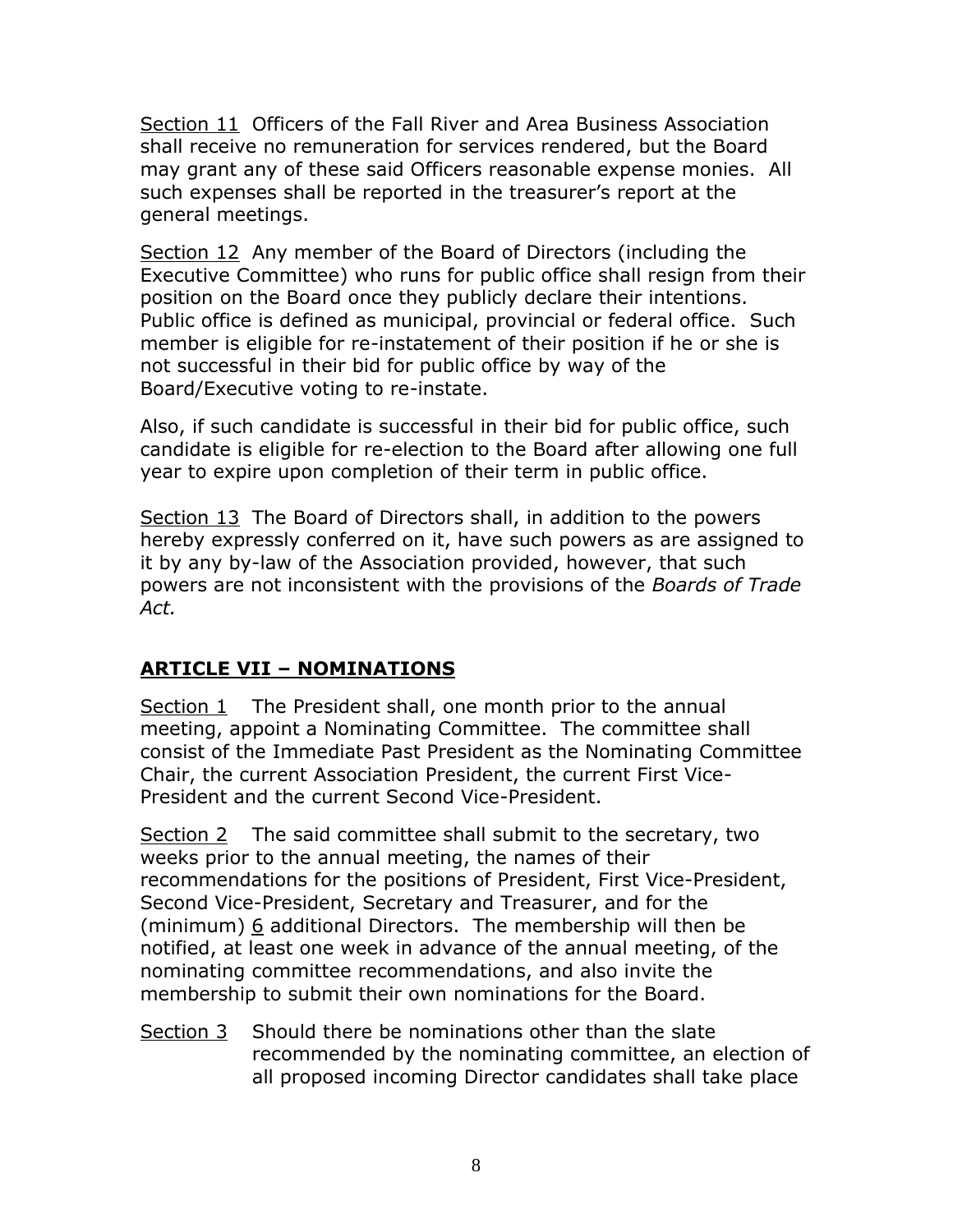at the annual general meeting by ballot or show of hands. In the event of an election:

- a. Each member shall be entitled to one vote; and
- b. A Director candidate shall be chosen by a majority vote of those members who are eligible and are present at such meeting.

#### **ARTICLE VIII – ELECTION OF OFFICERS AND BOARD OF DIRECTORS**

Section 1 The President, First Vice-President, Second Vice-President, Treasurer, Secretary, and newly elected Directors of the Board shall, before assuming office or as soon thereafter as is possible, take and subscribe before any commissioner of oaths, notary public, or justice of the peace, an affirmation in the following form:

> *"I affirm that I will faithfully and truly perform my duty as \_\_\_\_\_\_\_\_ of the Fall River and Area Business Association, and that I will, in all matters connected with the discharge of such duty do all things, and such things only, as I shall truly and conscientiously believe to be adapted to promote the objects for which the said Association was constituted according to the true intent and meaning of the same.*

#### **ARTICLE IX – RULES OF ORDER**

The Fall River and Area Business Association will follow Robert's Rules of Order in conducting the affairs of the Association.

# **ARTICLE X - DUTIES OF EXECUTIVE COMMITTEE**

#### Section 1 **President**

- a. Acts as the chief spokesperson of the association, or may delegate this responsibility to another;
- b. Chairs Board of Directors and Executive meetings and regulates the order of business at such meetings;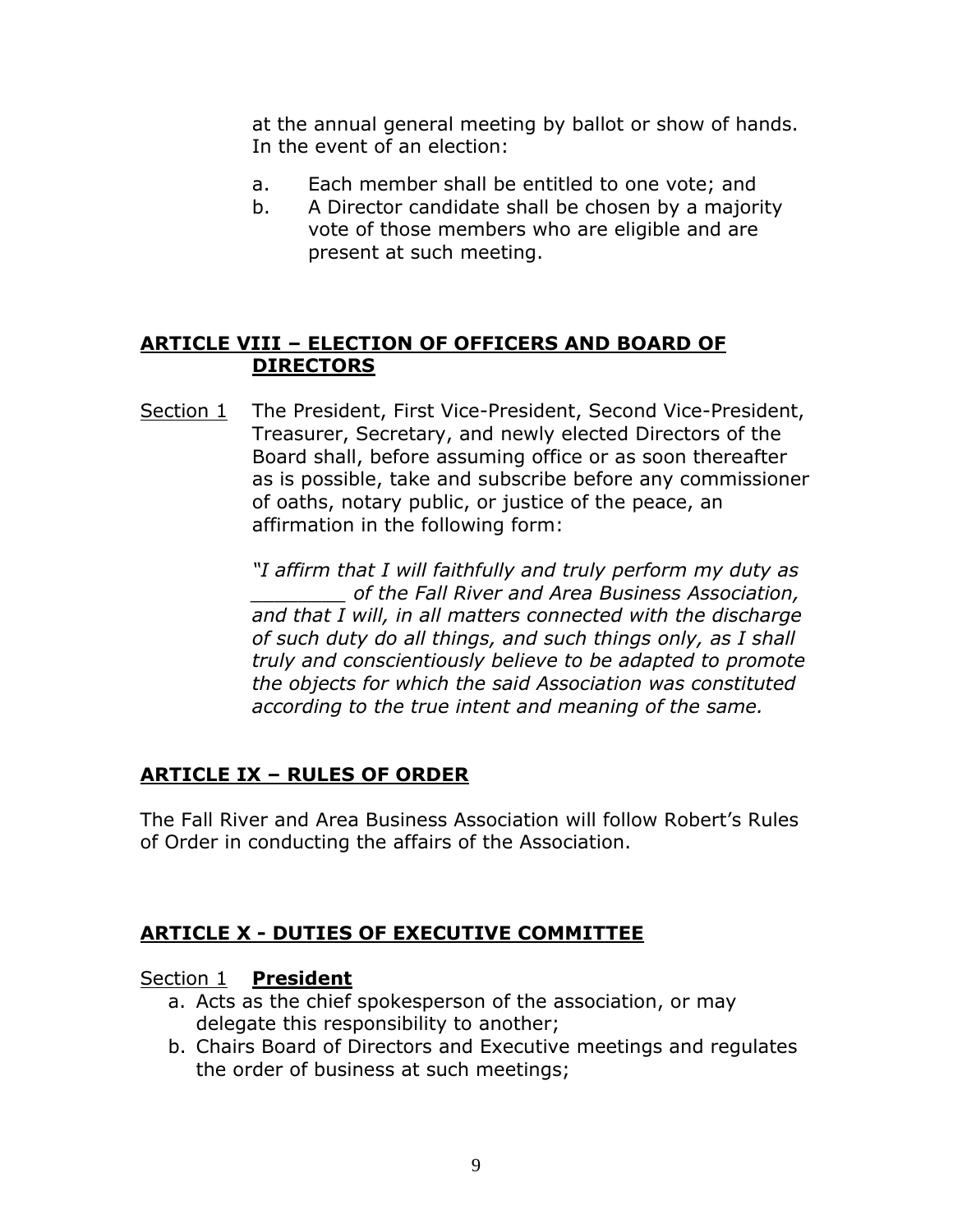- c. Communicates what he/she believes to be concerns of the Association;
- d. In conjunction with the secretary, signs all papers and documents requiring signature on behalf of the Association, unless another individual is designated the authority by the Board;
- e. Calls all Board and Executive Committee meetings;
- f. Delivers Board of Directors report to the membership at the annual meeting;
- g. Serves, by virtue of position, as member of all standing committees, advisory groups, task forces and other committees of the Association;
- h. Represents the Association at such functions as he/she may be able to attend including such meetings as recommended by the Board of Directors; and
- i. Has such other powers and duties as are assigned by the Board or as are reserved for this office in accordance with the policies and procedures of the Association that are consistent with these by-laws.

#### **Vice-President**

- a. Assumes the duties of the President when he/she is unable to fulfill their duties as President; and
- b. Co-chairs the annual general meeting in conjunction with the President

#### **Treasurer**

- a. Has charge of all funds of the Association and shall deposit, or cause to be deposited, said funds in a chartered bank selected by the Board;
- b. Pays amounts approved by the Board and shall keep a regular account of the income and expenditures of the Association;
- c. Provides input in the preparation of the Association's annual budget;
- d. Signs all notes, drafts and cheques with the President; and
- e. Oversees the financial affairs of the association and ensures the goals the goals and objectives of the Board are implemented

# **Secretary**

- a. Responsible for keeping the books of the Association;
- b. Conducts the Association's correspondence and retains copies of all official documentation; and
- c. Maintains an accurate record of the proceedings (minutes) of the Association and of the Board of Directors.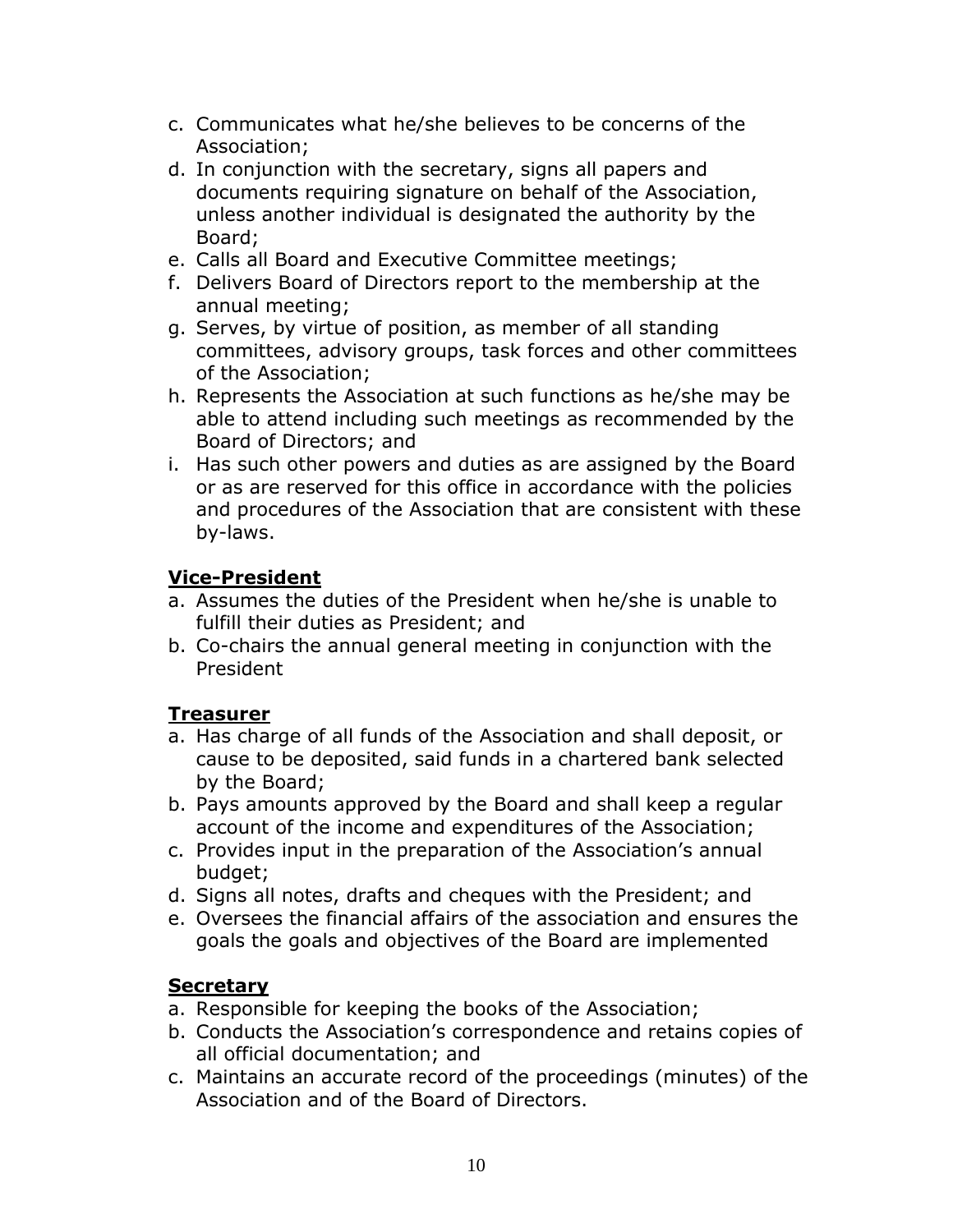#### **ARTICLE XI - MEETINGS**

Section 1 The annual general meeting of the Fall River and Area Business Association shall be held within the first 90 days of each new fiscal year at a time and place to be determined by the Board of Directors. At least two weeks' notice of the annual general meeting shall be given to the membership.

Section 2 General meetings or special general meetings of the Association may be held at any time when summoned by the President, or when requested by any 6 members of the Board of Directors, or any 10 members of the Association. At least one week notice of such meetings shall be given to the Association membership.

Section 3 The Board shall meet monthly to carry on the business of the Association except when otherwise resolved by the Board. The meetings of the Board shall be open to all members of the Association, who may attend but shall take no part in any of the proceedings unless requested to do so by the Board.

Section 4 Notice of all meetings, naming the time and place of assembly, shall be given by the secretary. A notice maybe inserted in one or more of the newspapers, published within the area, and/or circulated via email and this shall constitute sufficient notice. A circular letter signed by the President, or a printed flyer, or an email, mailed to the last known address of each members shall also constitute sufficient notice. The accidental omission to give notice of any meeting or the non receipt of the notice by any member does not invalidate anything done at the meeting.

Section 5 At any annual or special general meeting of the Association, fifteen members shall be a quorum and, unless otherwise specifically provided, a majority of members present shall be competent to do and perform all acts which are, or shall be, directed to be done at any such meeting.

Section 6 Minutes of the proceedings of all Association and Board meetings shall be entered in books to be kept for that purpose by the Secretary.

Section 7 The entry of such minutes shall be signed by the person who presides at the meeting at which they are adopted, or at the request of the President, the Secretary may sign the minutes.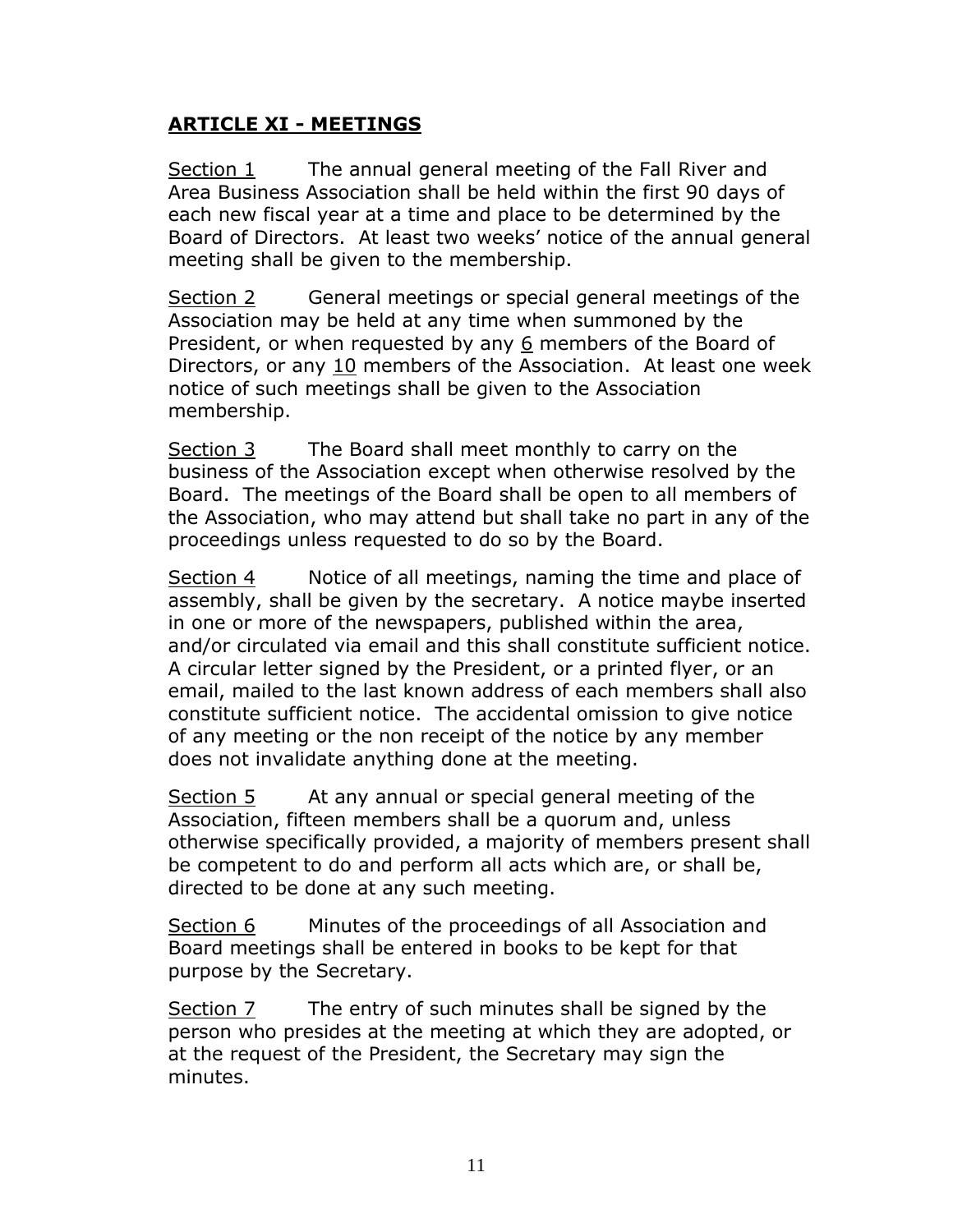Section 8 All books of the Association shall be opened at all reasonable hours to any member of the Association, free of charge.

Section 9 In the absence of the President, and Vice-President, the meeting will appoint a Chair to act temporarily.

#### **ARTICLE XII – VOTING RIGHTS**

Section 1 Every member in good standing represented at any general meeting shall be entitled to one vote provided that the vote of a proprietorship, association, corporation, partnership or society member shall, in each such case, be assigned to individuals.

Section 2 Voting at any Association or Board meeting shall normally be by a show of hands or, if requested by the Chair, by any other means necessary to determine the number of votes for said purposes.

Section 3 Motions or amendments shall be carried at any Association or Board meeting by a majority vote unless otherwise stipulated in these by-laws.

# **ARTICLE XIII – BY-LAWS/OTHER**

Section 1 These by-laws may be amended or repealed by a special resolution of the members in a majority vote (three fourths) of the members present at any annual or specific general meeting of the Association. Notice of any proposed change may be mailed or emailed to the last known address of every member of the Association at least ten days in advance of such meeting.

Section 2 These by-laws shall be binding on members of the Fall River and Area Business Association, its Board of Directors, and all persons lawfully under its control.

Section 3 The adoption of these by-laws hereby repeals any and all former by-laws.

Section 4 The association shall seek the approval of the membership, in a majority vote (three fourths), in seeking and/or securing borrowing of any monies in the name of the association.